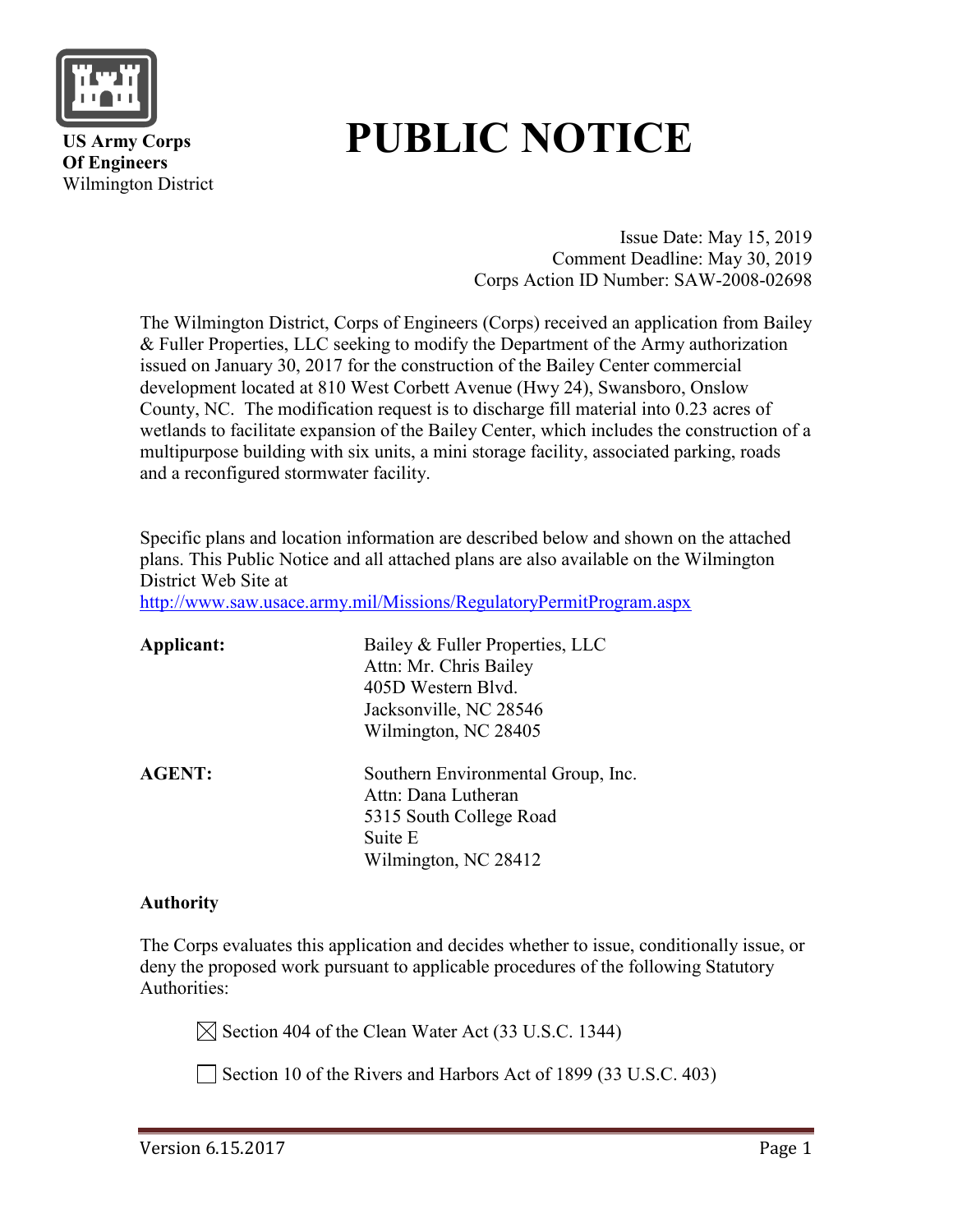Section 103 of the Marine Protection, Research and Sanctuaries Act of 1972 (33 U.S.C. 1413)

#### **Location**

Location Description: The project area is located at 810 West Corbett Avenue (Hwy 24), Swansboro, Onslow County, NC. The project area is located on the north side of Highway 24 directly across the street from the McDonalds and is the undeveloped tract to the west of the current Bailey Center Development.

Project Area (acres): 3 Nearest Town: Swansboro Nearest Waterway: Cartwheel Branch River Basin: White Oak Latitude and Longitude: 34.698035 N, -77.139209 W

## **Existing Site Conditions**

The existing Bailey Center commercial development consists of the parcel located at 810 West Corbett Avenue and encompasses the tenants of Dollar Tree, Verizon Wireless and a commercial building subdivided into 4 retail units. Currently two of those leases have been purchased and restaurants will be added in the near future within this building.

The proposed new addition is within three adjacent parcels to the west and north that increase the size of the development to 3 acres. These parcels are currently undeveloped and vegetated with woody and herbaceous species. There are 0.98 acres of wetlands within the new project area which are described as a hardwood forest, with *Nyssa sylvatica* var. *biflora* (black gum), *Acer rubrum* (red maple), *Ulmus americana* (swamp elm), and *Smilax laurifolia* (greenbriar) being the predominant species. The site is within the White Oak River drainage basin and the onsite wetland flows to an unnamed tributary to Halls Creek, which empties into Queens Creek which empties into the Intracoastal Waterway. Land use in the vicinity of the commercial development is mostly commercial businesses with nearby residential developments.

# **Applicant's Stated Purpose**

The applicant's stated purpose of the proposed project is to construct a mini-storage building and multipurpose building with associated parking and infrastructure on property to expand the existing commercial development. The proposed retail stores and storage facility is expected to service residents and visitors of Hubert, Cedar Point, Cape Carteret and Stella.

## **Project Description**

The original Corps Individual Permit was issued January 30, 2017 which allowed for the fill of 1.01 acres of wetlands and 120 linear feet of jurisdictional open waters for the construction of a commercial development. The applicant asked for a modification in November 2017 which removed one parcel from the development and reconfigured the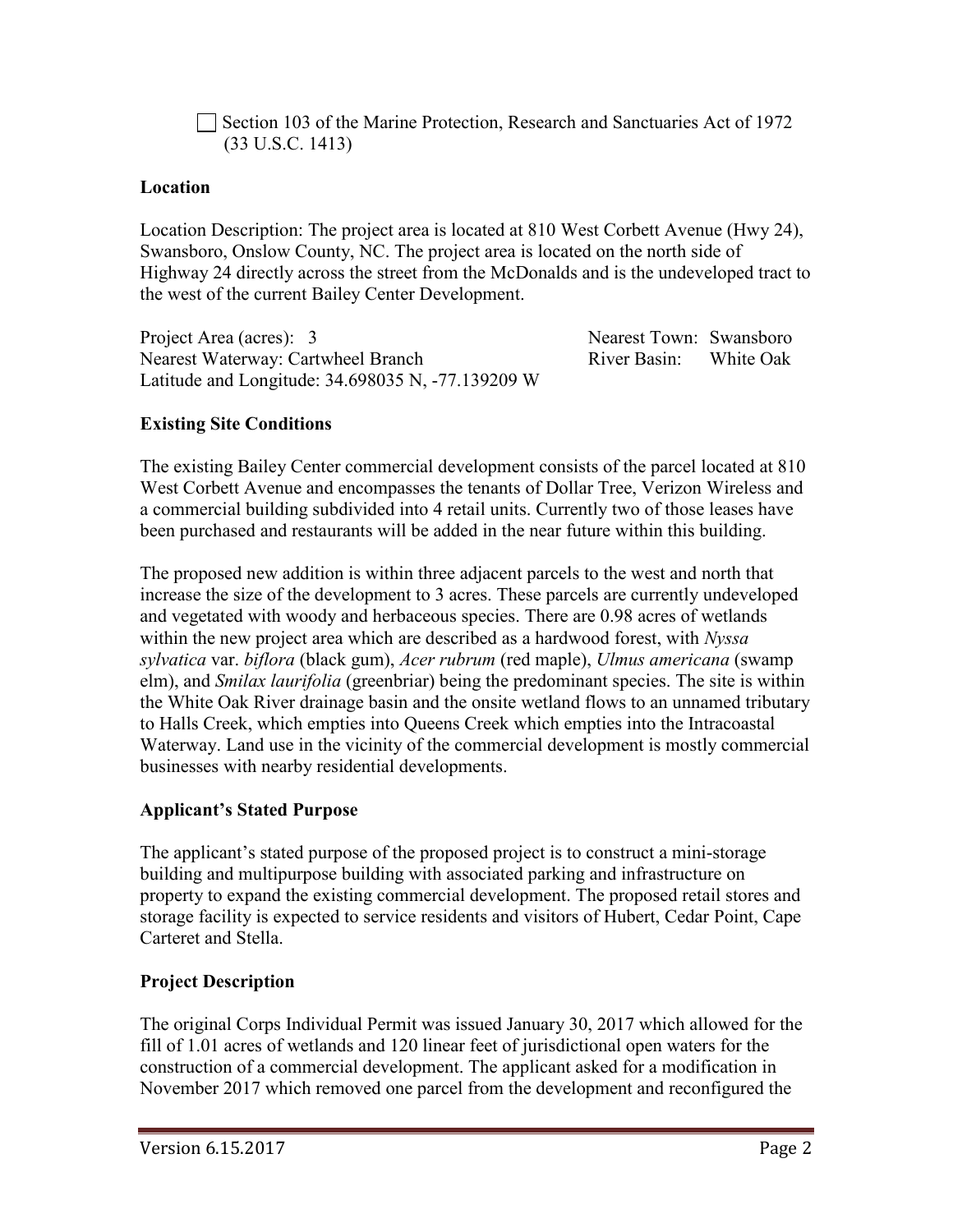buildings onsite and allowed for the fill of 0.69 acres of wetlands and 265 linear feet of open waters for the construction of the Dollar Tree, Verizon building and the additional commercial building authorized January 23, 2018 with an expiration date of December 31, 2021. To date 0.69 acres of wetlands and 265 linear feet of jurisdictional ditches have been impacted for the existing development.

With the modification request, the applicant proposes to discharge fill material into an additional 0.23 acres of wetlands for the expansion of the Bailey Center commercial development. This expansion includes the construction of a 16,100 square foot ministorage building located behind the existing commercial buildings, which is located wholly in uplands. A 7,200 square foot multipurpose building with associated parking would expand to the west of the existing development and encompass all of the wetland impacts. Plans also include the relocation of the existing stormwater pond feature in order to accommodate the new additions.

## **Avoidance and Minimization**

The applicant provided the following information in support of efforts to avoid and/or minimize impacts to the aquatic environment:

The Permittee incorporated the following avoidance and minimization efforts into the current project design:

- 1. Limiting the storage unit building to 16,100 SF avoided impacting +/- 11,100 SF of wetlands, on Tract 3.
- 2. Repurposing the existing stormwater pond into a forebay avoided impacting the remaining, +/- 4,100 SF of wetlands, on Tract 4.
- 3. Positioning the proposed multi-purpose building as close to the existing multipurpose building avoided impacting  $+/- 1,800$  SF of wetlands
- 4. Limiting the development to only 10' into Tract 2, rather than proposing additional parking on that site, which could be used, impacts to wetlands were minimized significantly.

By taking these actions, the Permittee has kept the proposed impacts to wetlands below 1.01 acre, which was previously authorized, under the original permits.

Other minimization techniques disclosed by the applicant included retaining walls, underground stormwater systems, bridges or bottomless culverts, pile supported structures and other engineering techniques which reduce the square footage of the project, namely in the location of on-site wetlands. Many of these engineering techniques were given the litmus test by the applicant by merely reviewing the Local or State rules or by engineering design constraints. In these cases, no design drawing were produced, as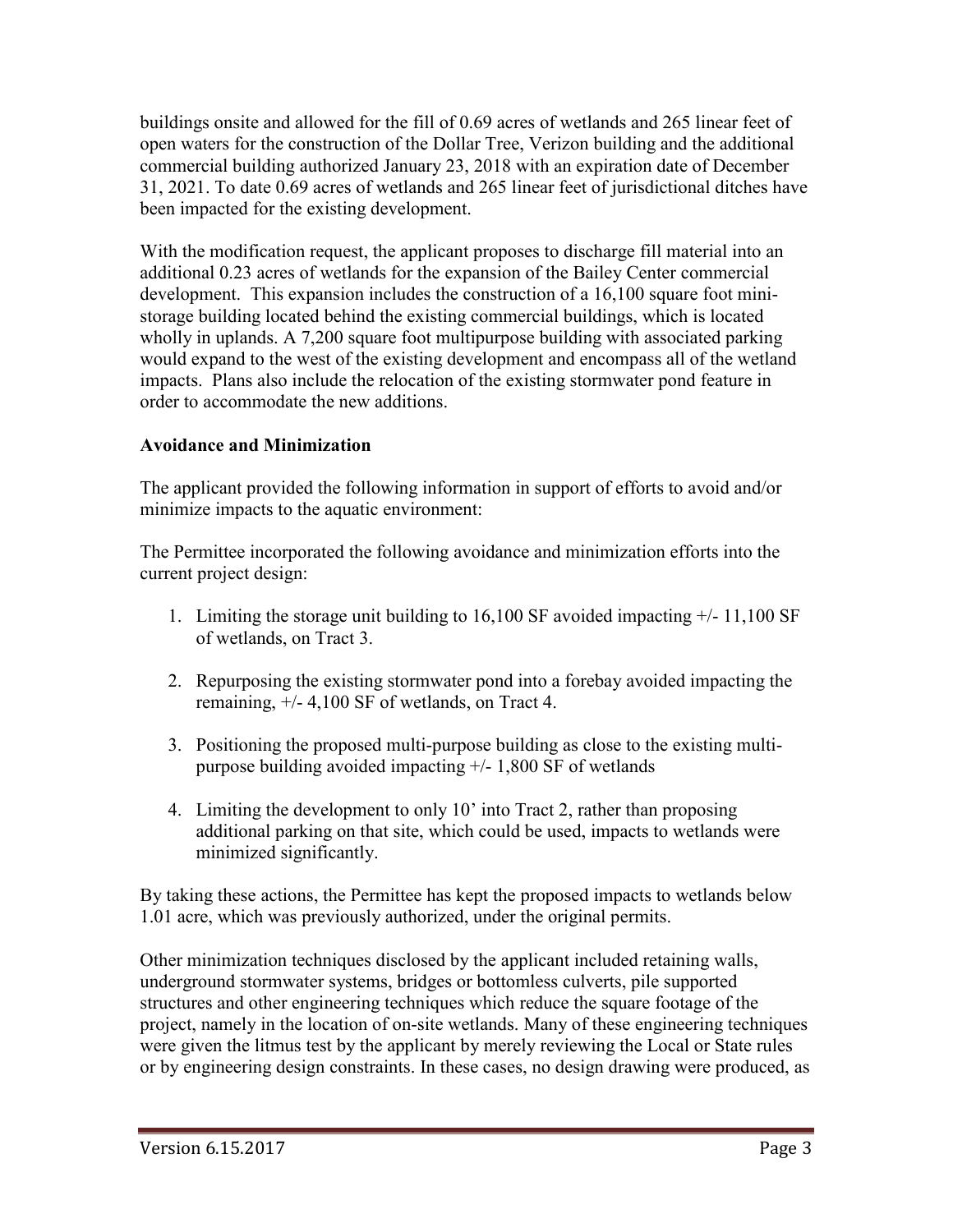a regulatory rule will not allow it or the proposed idea would exceed obvious engineering constraints.

Innovative stormwater design was considered as means to minimize wetland impacts within the project limits. The only technique, which would reduce the overall footprint of the stormwater system and possibly result in reduced wetland impacts, is an underground stormwater system. Based on the location of the project and its proximity to SA waters, this technique is not permissible with the State of North Carolina stormwater rules. For this reason no design drawings were produced or contained within the permit application.

In total, the applicant will impact 0.23 acre of wetlands. Best management practices have been incorporated into the site plan and will be utilized during the construction process. This should ensure unauthorized impacts to wetlands do not take place during construction.

## **Compensatory Mitigation**

The applicant offered to compensate for the proposed fill of 0.23 acre of non-riparian wetland by making payment to the Hofmann Forest Mitigation Bank (HFWMB) at a 2:1 mitigation-to-impact ratio, which equals to 0.5 acre of non-riparian wetland restoration credit. To date the Corps has not received a reservation letter for the proposed mitigation credits. The Corps has not determined if the compensatory mitigation proposed would fully offset all proposed impacts to the aquatic environment.

#### **Essential Fish Habitat**

Pursuant to the Magnuson-Stevens Fishery Conservation and Management Act, this Public Notice initiates the Essential Fish Habitat (EFH) consultation requirements. The Corps' initial determination is that the proposed project would not effect EFH or associated fisheries managed by the South Atlantic or Mid Atlantic Fishery Management Councils or the National Marine Fisheries Service.

#### **Cultural Resources**

Pursuant to Section 106 of the National Historic Preservation Act of 1966, Appendix C of 33 CFR Part 325, and the 2005 Revised Interim Guidance for Implementing Appendix C, the District Engineer consulted district files and records and the latest published version of the National Register of Historic Places and initially determines that:

- $\Box$  Should historic properties, or properties eligible for inclusion in the National Register, be present within the Corps' permit area; the proposed activity requiring the DA permit (the undertaking) is a type of activity that will have no potential to cause an effect to an historic properties.
- $\boxtimes$ No historic properties, nor properties eligible for inclusion in the National Register, are present within the Corps' permit area; therefore, there will be no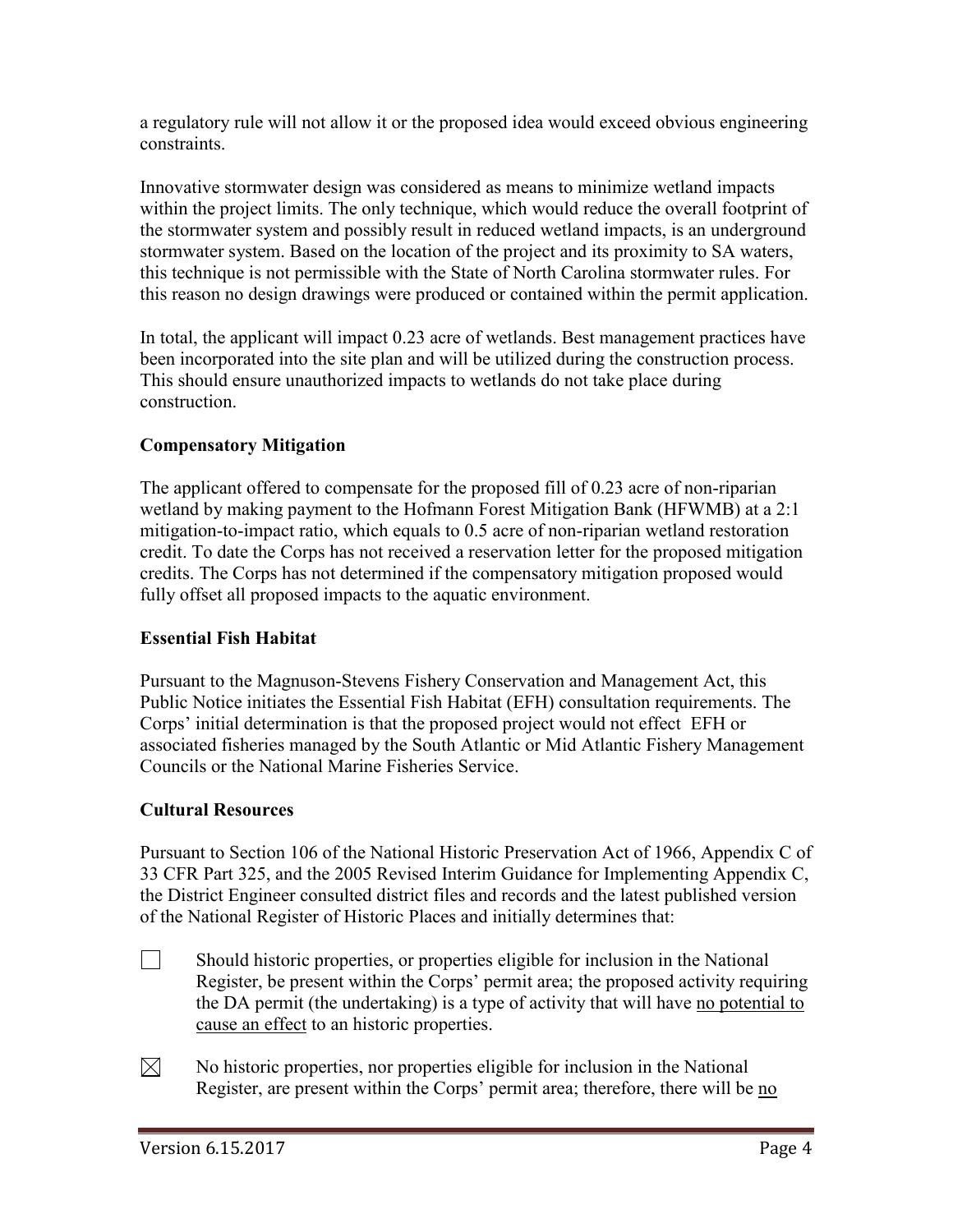historic properties affected. The Corps subsequently requests concurrence from the SHPO (or THPO).

Properties ineligible for inclusion in the National Register are present within the Corps' permit area; there will be no historic properties affected by the proposed work. The Corps subsequently requests concurrence from the SHPO (or THPO).

 $\Box$ Historic properties, or properties eligible for inclusion in the National Register, are present within the Corps' permit area; however, the undertaking will have no adverse effect on these historic properties. The Corps subsequently requests concurrence from the SHPO (or THPO).

 $\Box$ Historic properties, or properties eligible for inclusion in the National Register, are present within the Corps' permit area; moreover, the undertaking may have an adverse effect on these historic properties. The Corps subsequently initiates consultation with the SHPO (or THPO).

The proposed work takes place in an area known to have the potential for the presence of prehistoric and historic cultural resources; however, the area has not been formally surveyed for the presence of cultural resources. No sites eligible for inclusion in the National Register of Historic Places are known to be present in the vicinity of the proposed work. Additional work may be necessary to identify and assess any historic or prehistoric resources that may be present.

The District Engineer's final eligibility and effect determination will be based upon coordination with the SHPO and/or THPO, as appropriate and required, and with full consideration given to the proposed undertaking's potential direct and indirect effects on historic properties within the Corps-indentified permit area.

#### **Endangered Species**

 $\Box$ 

 $\Box$ 

 $\Box$ 

Pursuant to the Endangered Species Act of 1973, the Corps reviewed the project area, examined all information provided by the applicant and consulted the latest North Carolina Natural Heritage Database. Based on available information:

 $\boxtimes$ The Corps determines that the proposed project would not affect federally listed endangered or threatened species or their formally designated critical habitat.

The Corps determines that the proposed project may affect, not likely to adversely affect federally listed endangered or threatened species or their formally designated critical habitat.

The Corps initiates consultation under Section 7 of the ESA and will not make a permit decision until the consultation process is complete.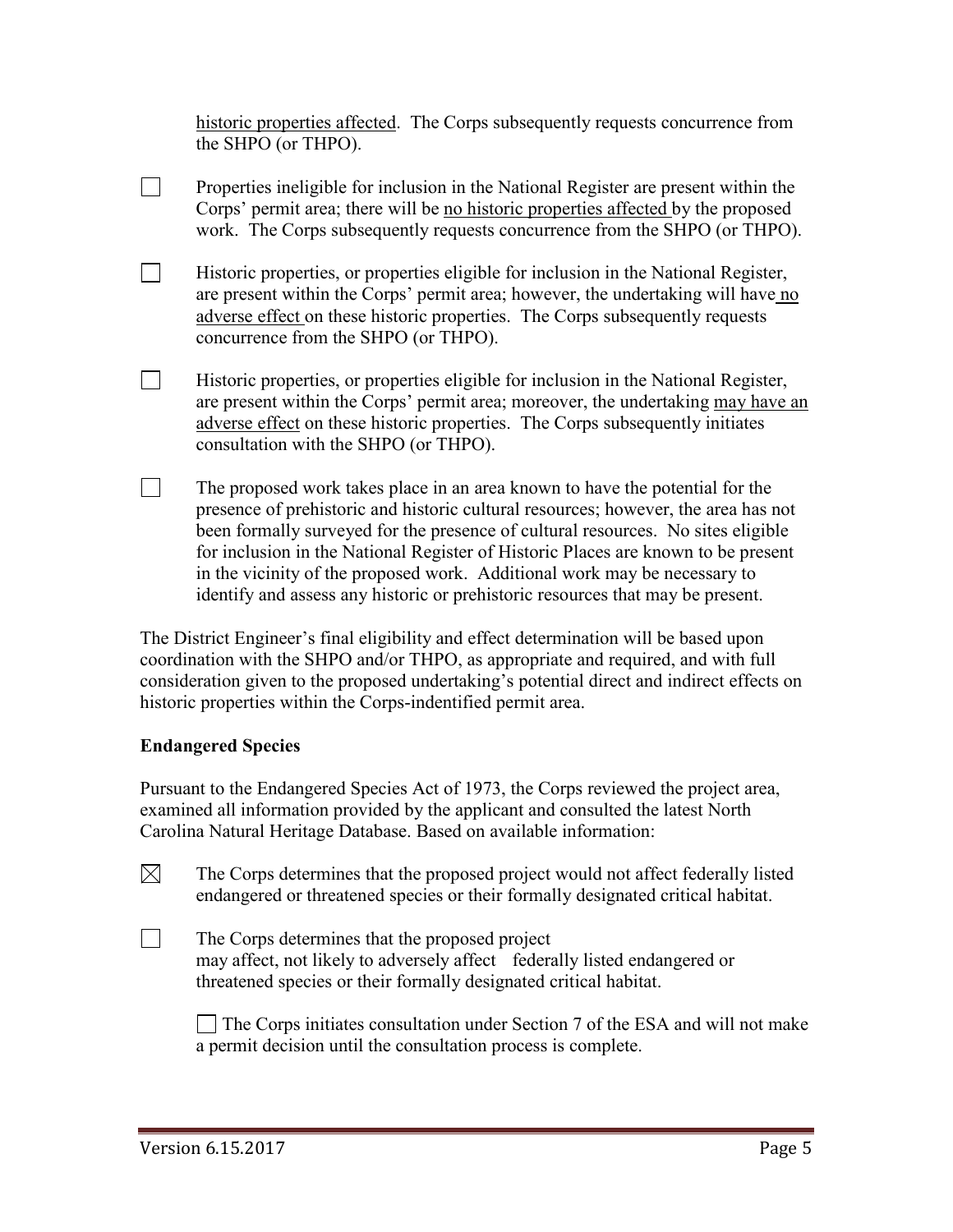The Corps will consult under Section 7 of the ESA and will not make a permit decision until the consultation process is complete.

The Corps has initiated consultation under Section 7 of the ESA and will not make a permit decision until the consultation process is complete.

- The Corps determines that the proposed project may affect federally listed endangered or threatened species or their formally designated critical habitat. Consultation has been completed for this type of activity and the effects of the proposed activity have been evaluated and/or authorized by the National Marine Fisheries Service (NMFS) in the South Atlantic Regional Biological Opinion or its associated documents, including  $7(a)(2)$  &  $7(d)$  analyses and Critical Habitat assessments. A copy of this public notice will be sent to the NMFS.
- The Corps is not aware of the presence of species listed as threatened or endangered or their critical habitat formally designated pursuant to the Endangered Species Act of 1973 (ESA) within the project area. The Corps will make a final determination on the effects of the proposed project upon additional review of the project and completion of any necessary biological assessment and/or consultation with the U.S. Fish and Wildlife Service and/or National Marine Fisheries Service.

## **Other Required Authorizations**

 $\Box$ 

 $\Box$ 

The Corps forwards this notice and all applicable application materials to the appropriate State agencies for review.

**North Carolina Division of Water Resources (NCDWR)**: The Corps will generally not make a final permit decision until the NCDWR issues, denies, or waives the state Certification as required by Section 401 of the Clean Water Act (PL 92-500). The receipt of the application and this public notice, combined with the appropriate application fee, at the NCDWR Central Office in Raleigh constitutes initial receipt of an application for a 401 Certification. A waiver will be deemed to occur if the NCDWR fails to act on this request for certification within sixty days of receipt of a complete application. Additional information regarding the 401 Certification may be reviewed at the NCDWR Central Office, 401 and Buffer Permitting Unit, 512 North Salisbury Street, Raleigh, North Carolina 27604-2260. All persons desiring to make comments regarding the application for a 401 Certification should do so, in writing, by May 30, 2019 to:

NCDWR Central Office Attention: Ms. Karen Higgins, 401 and Buffer Permitting Unit (USPS mailing address): 1617 Mail Service Center, Raleigh, NC 27699-1617 Or, (physical address): 512 North Salisbury Street, Raleigh, North Carolina 27604

## **North Carolina Division of Coastal Management (NCDCM):**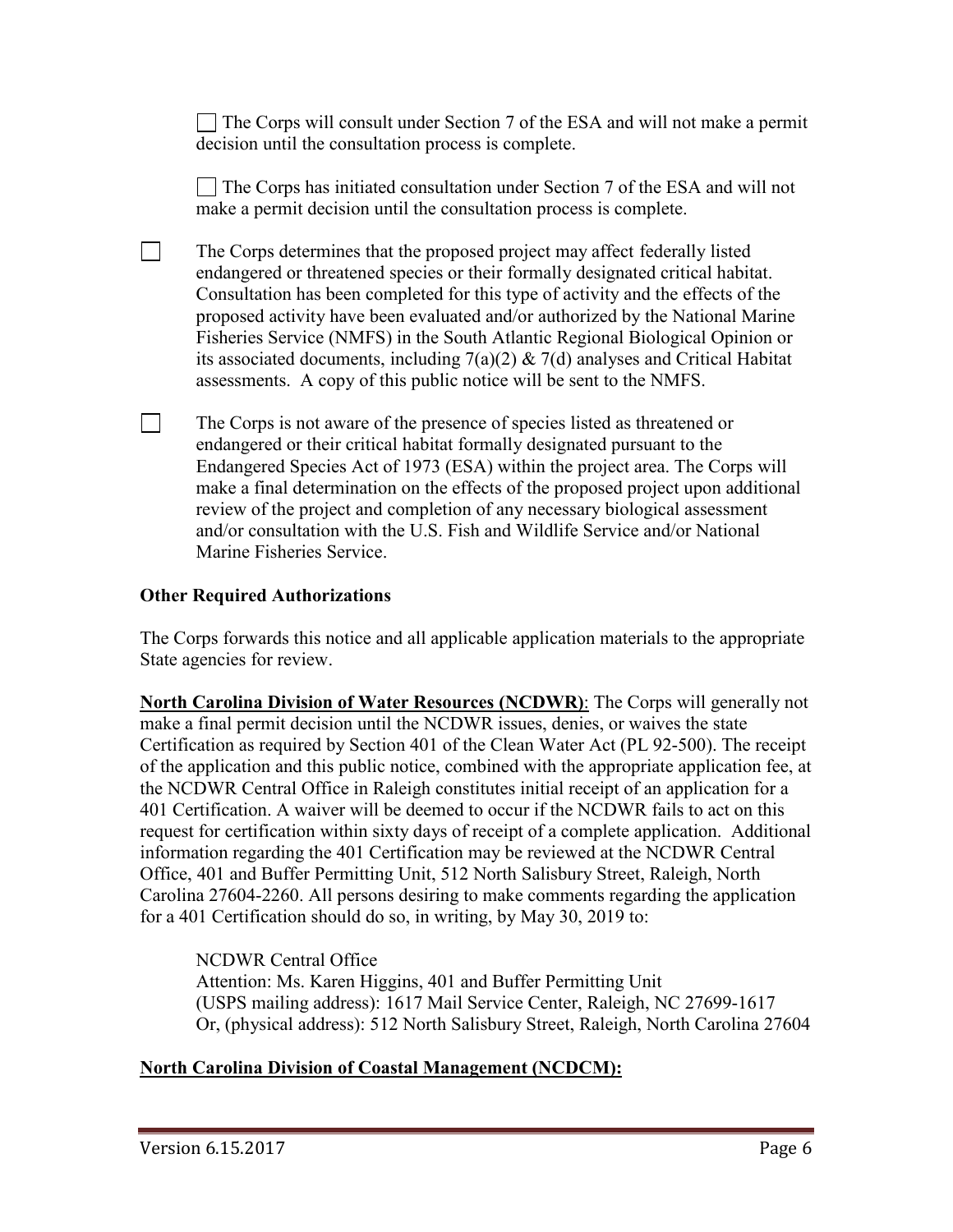- $\boxtimes$ The application did not include a certification that the proposed work complies with and would be conducted in a manner that is consistent with the approved North Carolina Coastal Zone Management Program. Pursuant to 33 CFR 325.2 (b)(2) the Corps cannot issue a Department of Army (DA) permit for the proposed work until the applicant submits such a certification to the Corps and the NCDCM, and the NCDCM notifies the Corps that it concurs with the applicant's consistency certification. As the application did not include the consistency certification, the Corps will request, upon receipt,, concurrence or objection from the NCDCM.
- $\Box$ Based upon all available information, the Corps determines that this application for a Department of Army (DA) permit does not involve an activity which would affect the coastal zone, which is defined by the Coastal Zone Management (CZM) Act (16 U.S.C. § 1453).

#### **Evaluation**

The decision whether to issue a permit will be based on an evaluation of the probable impacts including cumulative impacts of the proposed activity on the public interest. That decision will reflect the national concern for both protection and utilization of important resources. The benefit which reasonably may be expected to accrue from the proposal must be balanced against its reasonably foreseeable detriments. All factors which may be relevant to the proposal will be considered including the cumulative effects thereof; among those are conservation, economics, aesthetics, general environmental concerns, wetlands, historic properties, fish and wildlife values, flood hazards, flood plain values (in accordance with Executive Order 11988), land use, navigation, shoreline erosion and accretion, recreation, water supply and conservation, water quality, energy needs, safety, food and fiber production, mineral needs, considerations of property ownership, and, in general, the needs and welfare of the people. For activities involving the discharge of dredged or fill materials in waters of the United States, the evaluation of the impact of the activity on the public interest will include application of the Environmental Protection Agency's 404(b)(1) guidelines.

#### **Commenting Information**

The Corps of Engineers is soliciting comments from the public; Federal, State and local agencies and officials, including any consolidated State Viewpoint or written position of the Governor; Indian Tribes and other interested parties in order to consider and evaluate the impacts of this proposed activity. Any comments received will be considered by the Corps of Engineers to determine whether to issue, modify, condition or deny a permit for this proposal. To make this decision, comments are used to assess impacts on endangered species, historic properties, water quality, general environmental effects and the other public interest factors listed above. Comments are used in the preparation of an Environmental Assessment (EA) and/or an Environmental Impact Statement (EIS) pursuant to the National Environmental Policy Act (NEPA). Comments are also used to